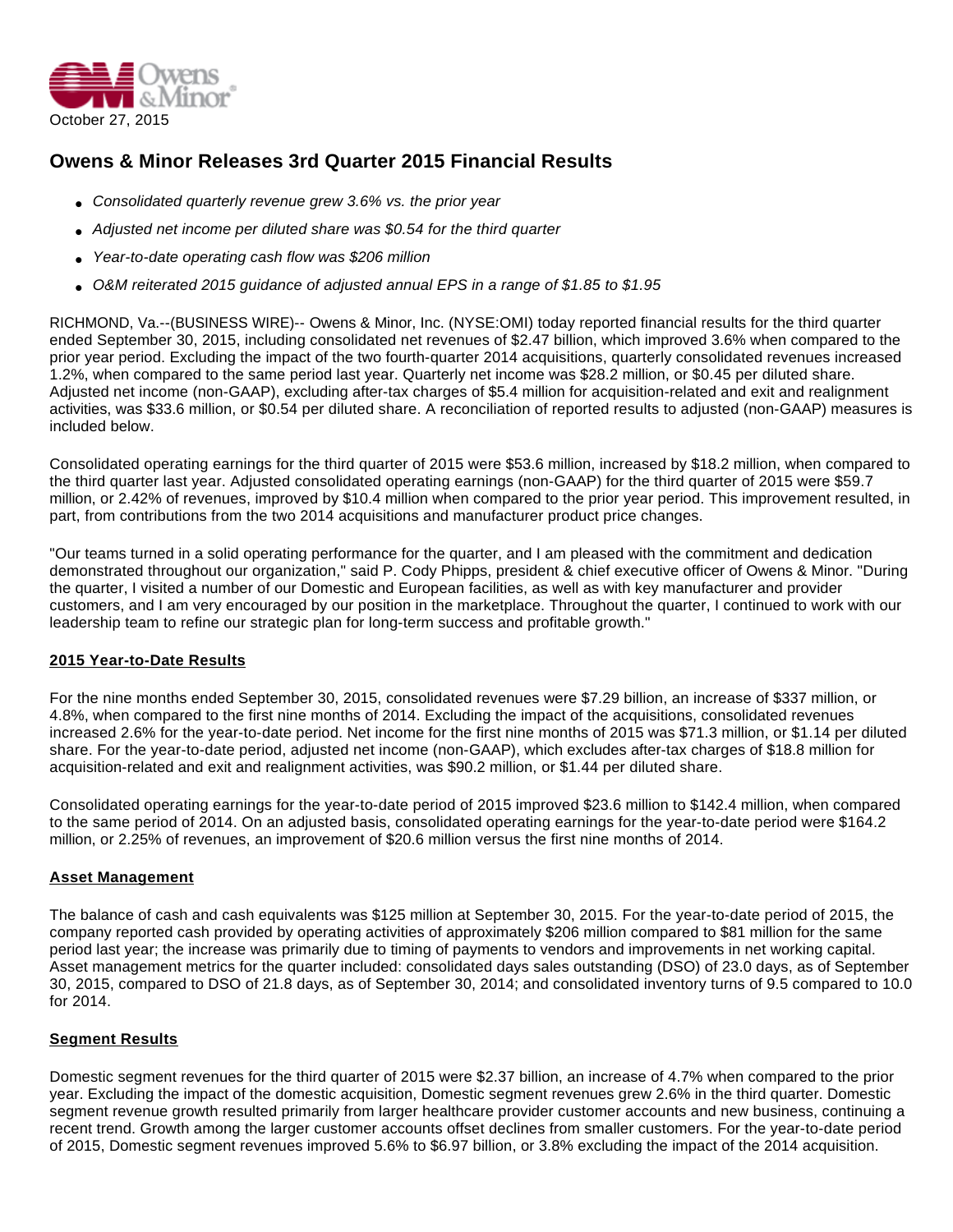For the third quarter of 2015, Domestic segment operating earnings improved \$7.2 million to \$58.0 million, or 2.45% of segment revenues. For the year-to-date period, Domestic segment operating earnings were \$160.9 million, or 2.31% of segment revenues, a \$9.1 million improvement, over the same period of 2014. For both the quarter and the year-to-date periods, the Domestic segment operating earnings reflected the benefits of strong revenue growth and the positive impact of manufacturer product price changes.

The International segment contributed revenues of \$104 million for the third quarter of 2015 and \$314 million in revenues for the year-to-date period, representing declines of \$20.4 million and \$36.1 million respectively. The declines were driven by the unfavorable foreign currency translation of \$12.4 million and \$42.4 million for the quarter and year-to-date periods, respectively. On a constant currency basis, excluding the effect of the 2014 international acquisition and the late 2014 transition of a customer from a buy-sell to a fee-for-service arrangement, International segment revenues declined approximately 7.0% for the quarter and were essentially flat for the year-to-date period. The quarterly decline was largely a result of the previously announced exit from a U.K. customer contract.

The International segment reported operating earnings of \$1.7 million for the third quarter of 2015 and \$3.3 million for the yearto-date period. In both periods, the operating earnings results represent a significant positive swing of \$3.2 million for the quarter and \$11.5 million for the year-to-date period, when compared to the same periods in the prior year.

"We are pleased with the continued operational and financial improvement in our International segment," said Richard A. Meier, president-International & executive vice president, chief financial officer of Owens & Minor. "The European team is working effectively to reach our strategic goals and is making solid progress."

# **2015 Outlook**

The company continues to target adjusted net income per diluted share for the year in a range of \$1.85 to \$1.95.

The 2015 outlook is based on certain assumptions that are subject to the risk factors discussed in the company's filings with the Securities & Exchange Commission.

## **Investor Events**

Owens & Minor is scheduled to participate in several investor events in the fourth quarter of 2015; webcasts of the company's formal presentations will be posted on the company's corporate website:

- Credit Suisse 2015 Healthcare Conference Phoenix, November 10<sup>th</sup>
- Jefferies Global Healthcare Conference London, November 18<sup>th</sup>
- 2015 Owens & Minor Investor Day New York, December 4<sup>th</sup>

## **2015 Investor Day**

Owens & Minor will host its 2015 Investor Day in New York on Friday, December 4, 2015. The event will be held at the New York Palace Hotel starting at 8:30 a.m. and concluding by 10:30 a.m. Guests should **[register](http://cts.businesswire.com/ct/CT?id=smartlink&url=http%3A%2F%2Finvestors.owens-minor.com%2Fregistration.cfm&esheet=51210518&newsitemid=20151027007014&lan=en-US&anchor=register&index=1&md5=afade4acab82f07c3862813147289e28)** by Monday, November 30, 2015. A live, listen-only webcast of the briefing will be available on the company website at **[www.owens-minor.com](http://cts.businesswire.com/ct/CT?id=smartlink&url=http%3A%2F%2Fwww.owens-minor.com&esheet=51210518&newsitemid=20151027007014&lan=en-US&anchor=www.owens-minor.com&index=2&md5=34d1c1c1ac0b1561bb08d44a0e7bd058)** under the Investor Relations Section.

# **Investors Conference Call & Supplemental Material**

Conference Call: Owens & Minor will conduct a conference call for investors on Wednesday, October 28, 2015, at 8:30 a.m. EDT. The access code for the conference call, international dial-in and replay is #55700591. Participants may access the call at 866-393-1604. The international dial-in number is 224-357-2191. Replay: A replay of the call will be available for one week by dialing 855-859-2056. Webcast: A listen-only webcast of the call, along with supplemental information, will be available on [www.owens-minor.com](http://cts.businesswire.com/ct/CT?id=smartlink&url=http%3A%2F%2Fwww.owens-minor.com&esheet=51210518&newsitemid=20151027007014&lan=en-US&anchor=www.owens-minor.com&index=3&md5=12366345b0f73c6a2242ed8a8f6ed051) under "Investor Relations."

Owens & Minor uses its website as a channel of distribution for material company information, including news releases, investor presentations and financial information. This information is routinely posted and accessible under Investor Relations at **[www.owens-minor.com](http://cts.businesswire.com/ct/CT?id=smartlink&url=http%3A%2F%2Fwww.owens-minor.com&esheet=51210518&newsitemid=20151027007014&lan=en-US&anchor=www.owens-minor.com&index=4&md5=43308e7a74b4345150f1d2023996fd17)**.

Included with the press release financial tables are reconciliations of the differences between the non-GAAP financial measures presented in this news release, which exclude acquisition-related and exit and realignment charges, and their most directly comparable GAAP financial measures.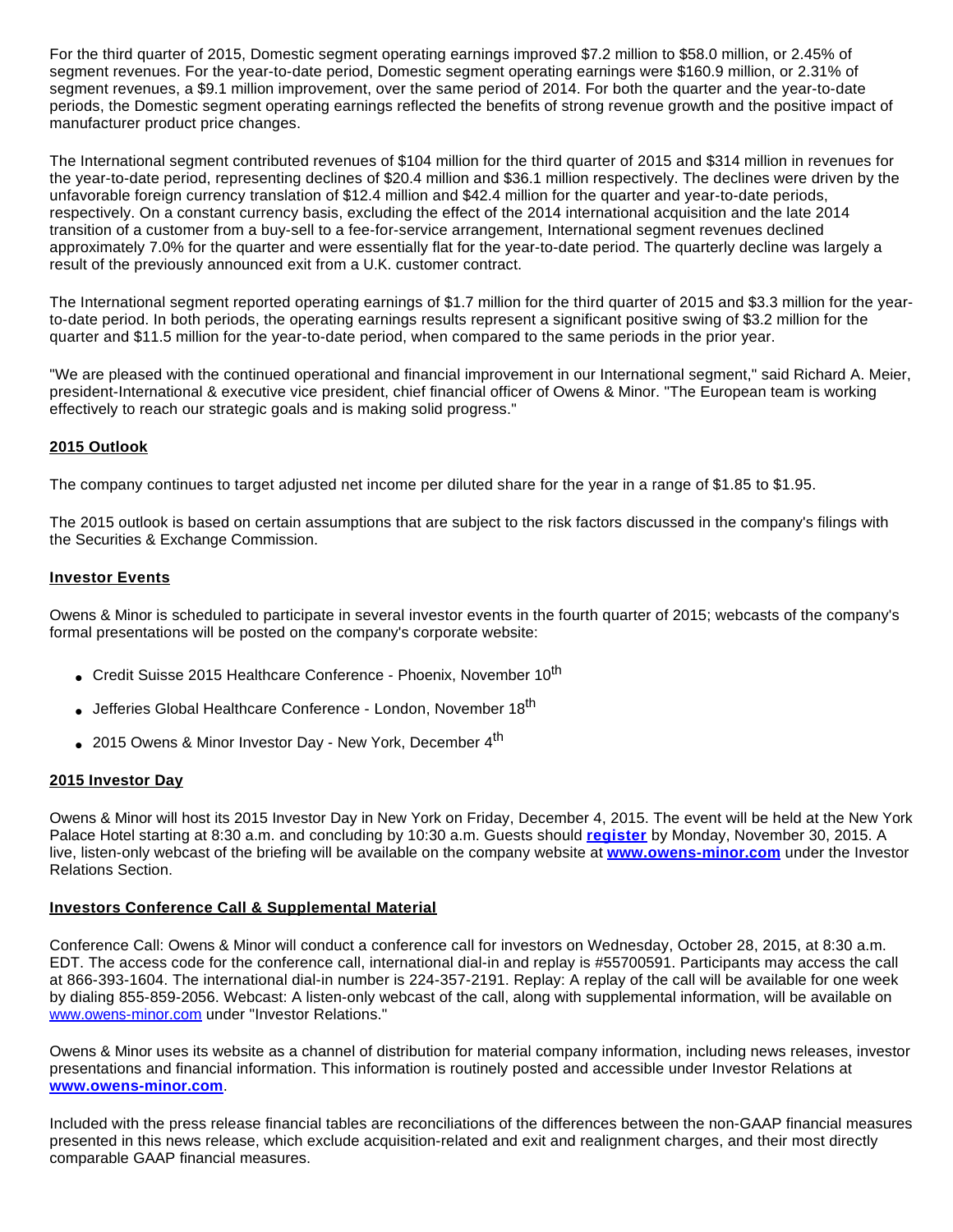# **Safe Harbor Statement**

Except for historical information, the matters discussed in this press release may constitute forward-looking statements that involve risks and uncertainties that could cause actual results to differ materially from those projected. These risk factors are discussed in reports filed by the company with the Securities & Exchange Commission. All of this information is available at [www.owens-minor.com.](http://cts.businesswire.com/ct/CT?id=smartlink&url=http%3A%2F%2Fwww.owens-minor.com&esheet=51210518&newsitemid=20151027007014&lan=en-US&anchor=www.owens-minor.com&index=5&md5=b049844aad3db1501e6afbbc9e23de3d)

The company assumes no obligation, and expressly disclaims any such obligation, to update or alter information, whether as a result of new information, future events, or otherwise.

**Owens & Minor, Inc.** (NYSE: OMI) is a leading healthcare logistics company dedicated to Connecting the World of Medical

Products to the Point of Care<sup>SM</sup> by providing vital supply chain services to healthcare providers and manufacturers of healthcare products. Owens & Minor provides logistics services across the spectrum of medical products from disposable medical supplies to devices and implants. With logistics platforms strategically located in the United States and Europe, Owens & Minor serves markets where three quarters of global healthcare spending occurs. Owens & Minor's customers span the healthcare market from independent hospitals to large integrated healthcare networks, as well as group purchasing organizations, healthcare products manufacturers, and the federal government. A FORTUNE 500 company, Owens & Minor is headquartered in Richmond, Virginia, and has annualized revenues exceeding \$9 billion. For more information about Owens & Minor, visit the company website at [www.owens-minor.com](http://cts.businesswire.com/ct/CT?id=smartlink&url=http%3A%2F%2Fwww.owens-minor.com&esheet=51210518&newsitemid=20151027007014&lan=en-US&anchor=www.owens-minor.com&index=6&md5=56db6d25946823409eea3d61c6641553).

**Three Months Ended September 30,**

## **Owens & Minor, Inc.**

#### **Consolidated Statements of Income (unaudited)**

(in thousands, except per share data)

|                                                      |                                 | Three Months Ended September 30, |
|------------------------------------------------------|---------------------------------|----------------------------------|
|                                                      | 2015                            | 2014                             |
| Net revenue                                          | \$<br>2,471,669                 | \$<br>2,386,126                  |
| Cost of goods sold                                   | 2,165,315                       | 2,093,643                        |
| Gross margin                                         | 306,354                         | 292,483                          |
| Selling, general and administrative expenses         | 231,847                         | 231,377                          |
| Acquisition-related and exit and realignment charges | 6,134                           | 13,957                           |
| Depreciation and amortization                        | 15,112                          | 13,841                           |
| Other operating income, net                          | (311)                           | (2,069)                          |
| Operating earnings                                   | 53,572                          | 35,377                           |
| Interest expense, net                                | 6,744                           | 4,304                            |
| Loss on early retirement of debt                     |                                 | 14,890                           |
| Income before income taxes                           | 46,828                          | 16,183                           |
| Income tax provision                                 | 18,652                          | 9,028                            |
| <b>Net income</b>                                    | \$<br>28,176                    | \$<br>7,155                      |
| Net income per common share:                         |                                 |                                  |
| <b>Basic</b>                                         | \$<br>0.45                      | \$<br>0.11                       |
| <b>Diluted</b>                                       | \$<br>0.45                      | \$<br>0.11                       |
|                                                      | Nine Months Ended September 30, |                                  |
|                                                      | 2015                            | 2014                             |
| Net revenue                                          | \$<br>7,285,032                 | \$<br>6,948,365                  |
| Cost of goods sold                                   | 6,382,740                       | 6,092,413                        |
| Gross margin                                         | 902,292                         | 855,952                          |
| Selling, general and administrative expenses         | 697,170                         | 682,825                          |
| Acquisition-related and exit and realignment charges | 21,757                          | 24,813                           |
| Depreciation and amortization                        | 46,441                          | 41,597                           |
| Other operating income, net                          | (5, 484)                        | (12,046)                         |
| Operating earnings                                   | 142,408                         | 118,763                          |
| Interest expense, net                                | 20,305                          | 10,893                           |
| Loss on early retirement of debt                     |                                 | 14,890                           |
| Income before income taxes                           | 122,103                         | 92,980                           |

Income tax provision **50,761** 40,464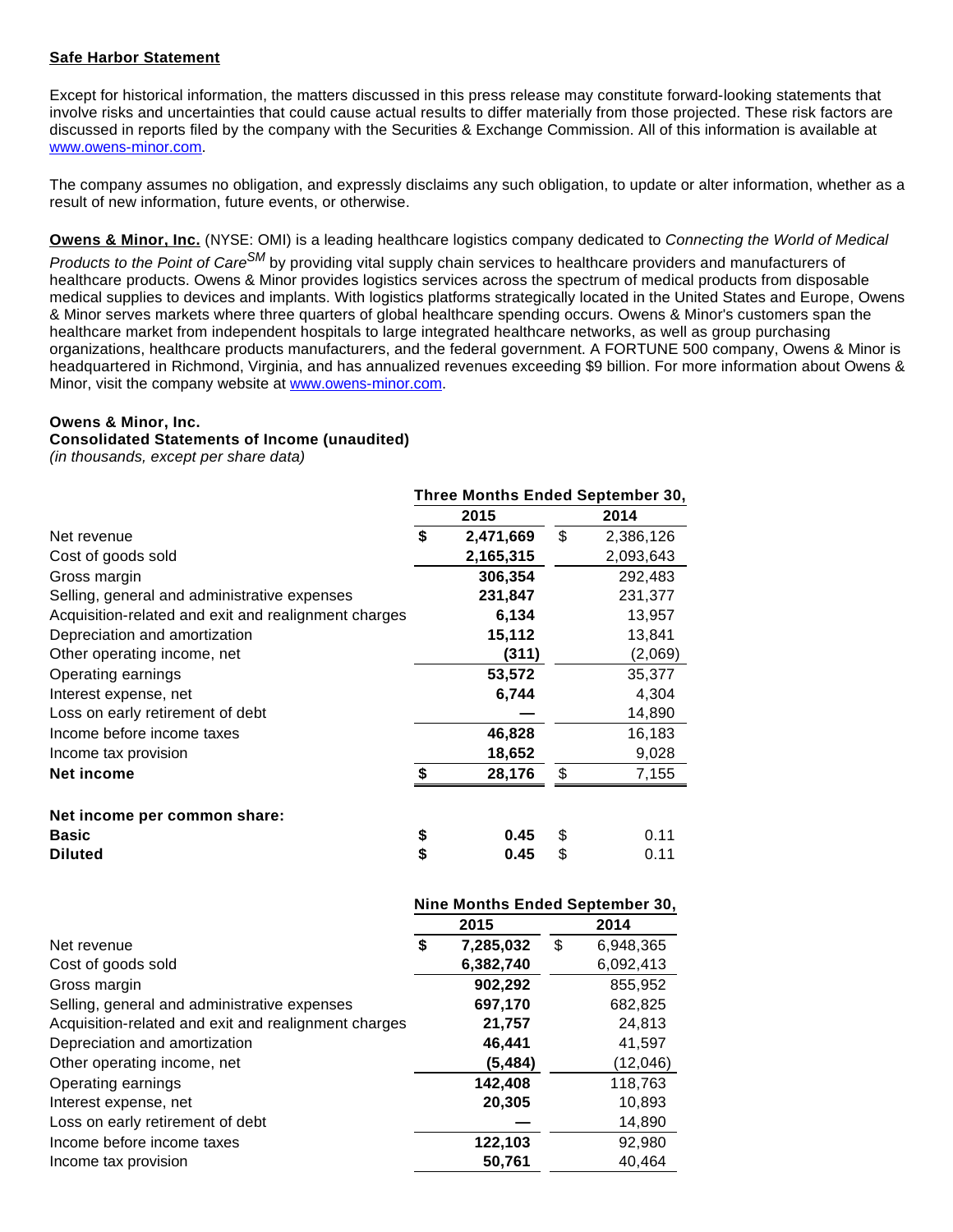| Net income                   |    |      | 71.342 |      |  |  |
|------------------------------|----|------|--------|------|--|--|
| Net income per common share: |    |      |        |      |  |  |
| <b>Basic</b>                 | S  | 1.14 | - \$   | 0.84 |  |  |
| <b>Diluted</b>               | £. | 1.14 | ß.     | 0.84 |  |  |

#### **Owens & Minor, Inc.**

**Condensed Consolidated Balance Sheets (unaudited)**

(in thousands)

|                                           | September 30, December 31,<br>2015 | 2014            |
|-------------------------------------------|------------------------------------|-----------------|
| <b>Assets</b>                             |                                    |                 |
| <b>Current assets</b>                     |                                    |                 |
| Cash and cash equivalents                 | \$<br>125,245                      | \$<br>56,772    |
| Accounts and notes receivable, net        | 640,653                            | 626,192         |
| Merchandise inventories                   | 896,722                            | 872,457         |
| Other current assets                      | 265,758                            | 315,285         |
| <b>Total current assets</b>               | 1,928,378                          | 1,870,706       |
| Property and equipment, net               | 214,561                            | 232,979         |
| Goodwill                                  | 420,772                            | 423,276         |
| Intangible assets, net                    | 98,084                             | 108,593         |
| Other assets, net                         | 89,865                             | 99,852          |
| <b>Total assets</b>                       | \$<br>2,751,660                    | \$<br>2,735,406 |
| <b>Liabilities and equity</b>             |                                    |                 |
| <b>Current liabilities</b>                |                                    |                 |
| Accounts payable                          | \$<br>690,134                      | \$<br>608,846   |
| Accrued payroll and related liabilities   | 38,834                             | 31,507          |
| Deferred income taxes                     | 41,763                             | 37,979          |
| Other accrued liabilities                 | 296,898                            | 326,223         |
| <b>Total current liabilities</b>          | 1,067,629                          | 1,004,555       |
| Long-term debt, excluding current portion | 574,033                            | 608,551         |
| Deferred income taxes                     | 61,037                             | 63,901          |
| Other liabilities                         | 62,860                             | 67,561          |
| <b>Total liabilities</b>                  | 1,765,559                          | 1,744,568       |
| <b>Total equity</b>                       | 986,101                            | 990,838         |
| <b>Total liabilities and equity</b>       | \$<br>2,751,660                    | \$<br>2,735,406 |

# **Owens & Minor, Inc.**

**Consolidated Statements of Cash Flows (unaudited)**

(in thousands)

|                                                                               | Nine Months Ended September 30, |              |
|-------------------------------------------------------------------------------|---------------------------------|--------------|
|                                                                               | 2015                            | 2014         |
| <b>Operating activities:</b>                                                  |                                 |              |
| Net income                                                                    | \$<br>71,342                    | \$<br>52,516 |
| Adjustments to reconcile net income to cash provided by operating activities: |                                 |              |
| Depreciation and amortization                                                 | 51,871                          | 41,597       |
| Loss on early retirement of debt                                              |                                 | 14,890       |
| Share-based compensation expense                                              | 7,611                           | 6,136        |
| Provision for losses on accounts and notes receivable                         | (182)                           | (356)        |
| Deferred income tax (benefit) expense                                         | 3,643                           | (7, 387)     |
| Changes in operating assets and liabilities:                                  |                                 |              |
| Accounts and notes receivable                                                 | (13,758)                        | (21,456)     |
| Merchandise inventories                                                       | (25, 339)                       | (63,883)     |
| Accounts payable                                                              | 83,434                          | 54,634       |
| Net change in other assets and liabilities                                    | 25,890                          | 3,131        |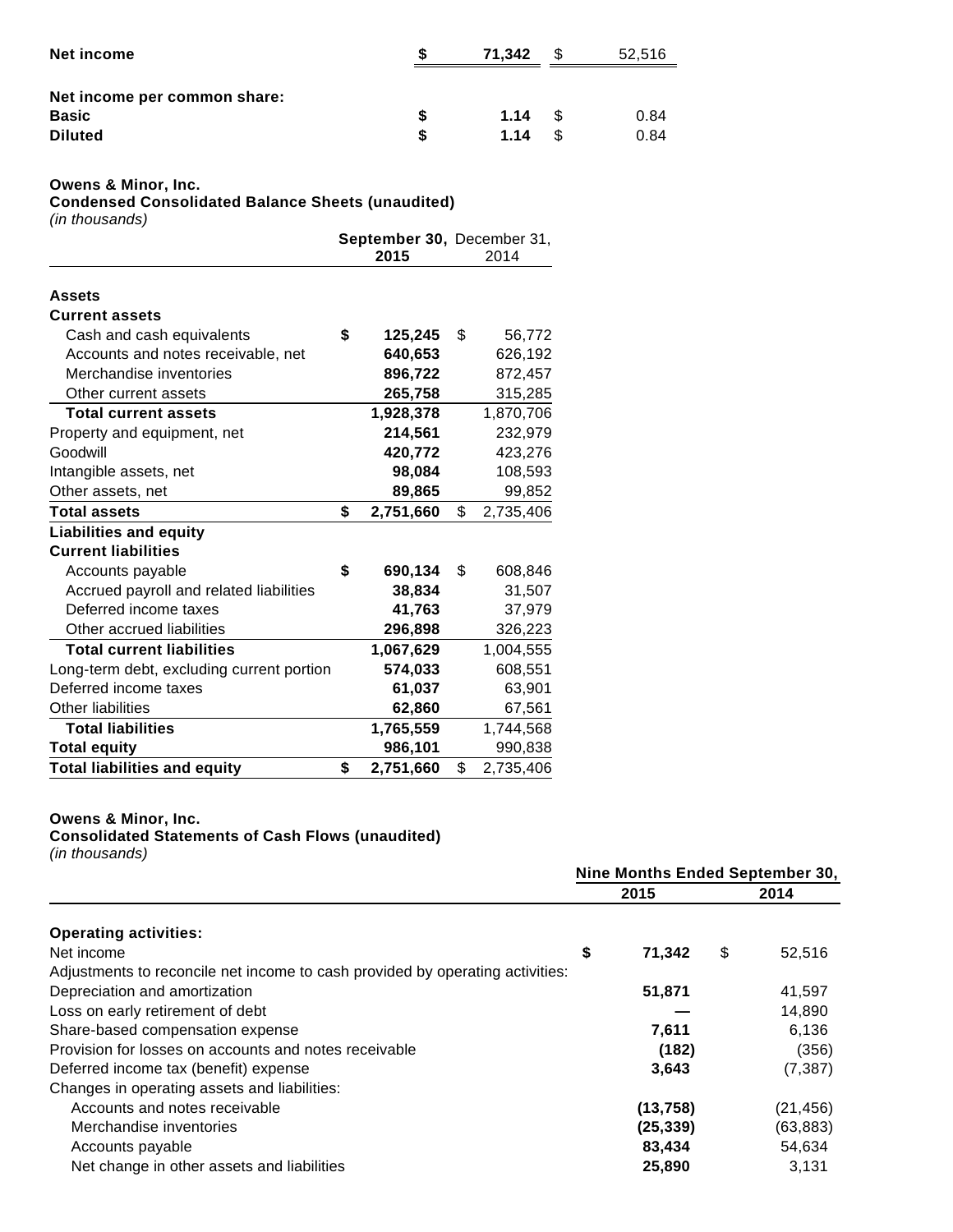| Other, net                                                   | 1,526         | 1,322         |
|--------------------------------------------------------------|---------------|---------------|
| Cash provided by operating activities                        | 206,038       | 81,144        |
|                                                              |               |               |
| <b>Investing activities:</b>                                 |               |               |
| Additions to property and equipment                          | (15, 321)     | (36, 169)     |
| Additions to computer software and intangible assets         | (16, 876)     | (17,988)      |
| Proceeds from sale of investment                             |               | 1,937         |
| Proceeds from sale of property and equipment                 | 119           | 151           |
| Cash used for investing activities                           | (32,078)      | (52,069)      |
| <b>Financing activities:</b>                                 |               |               |
| Long-term debt borrowings                                    |               | 547,693       |
| Repayment of revolving credit facility                       | (33,700)      |               |
| Cash dividends paid                                          | (47, 780)     | (47, 335)     |
| Repurchases of common stock                                  | (15, 821)     | (9,934)       |
| Excess tax benefits related to share-based compensation      | 521           | 514           |
| Proceeds from exercise of stock options                      |               | 1,180         |
| Purchase of noncontrolling interest                          |               | (1,500)       |
| Debt issuance costs                                          |               | (4, 178)      |
| Other, net                                                   | (6, 296)      | (5,671)       |
| Cash provided by (used for) financing activities             | (103, 076)    | 480,769       |
| Effect of exchange rate changes on cash and cash equivalents | (2, 411)      | (1,602)       |
|                                                              |               |               |
| Net increase in cash and cash equivalents                    | 68,473        | 508,242       |
| Cash and cash equivalents at beginning of period             | 56,772        | 101,905       |
| Cash and cash equivalents at end of period                   | \$<br>125,245 | \$<br>610.147 |

## **Owens & Minor, Inc.**

## **Financial Statistics and GAAP/Non-GAAP Reconciliations (unaudited)**

(in thousands, except per share data)

|                                                                                                      | <b>Quarter Ended</b> |             |     |             |       |             |    |             |     |             |  |  |  |
|------------------------------------------------------------------------------------------------------|----------------------|-------------|-----|-------------|-------|-------------|----|-------------|-----|-------------|--|--|--|
| (in thousands, except ratios and per share data)                                                     |                      | 9/30/2015   |     | 6/30/2015   |       | 3/31/2015   |    | 12/31/2014  |     | 9/30/2014   |  |  |  |
| <b>Consolidated operating results:</b>                                                               |                      |             |     |             |       |             |    |             |     |             |  |  |  |
| Domestic                                                                                             |                      | \$2,368,008 |     | \$2,317,661 |       | \$2,285,635 |    | \$2,353,321 |     | \$2,262,081 |  |  |  |
| International                                                                                        |                      | 103,661     |     | 104,506     |       | 105,561     |    | 138,496     |     | 124,045     |  |  |  |
| Net revenue                                                                                          |                      | \$2,471,669 |     | \$2,422,167 |       | \$2,391,196 |    | \$2,491,817 |     | \$2,386,126 |  |  |  |
| Gross margin                                                                                         |                      | 306,354     | \$. | 298,337     | \$    | 297,601     | \$ | 314,015     | \$. | 292,483     |  |  |  |
| Gross margin as a percent of revenue                                                                 |                      | 12.39%      |     | 12.32%      |       | 12.45%      |    | 12.60%      |     | 12.26%      |  |  |  |
| SG&A expenses                                                                                        | S                    | 231,847     | \$  | 231,498     | $\$\$ | 233,825     | \$ | 244,152     | \$. | 231,377     |  |  |  |
| SG&A expenses as a percent of revenue                                                                |                      | 9.38%       |     | 9.56%       |       | 9.78%       |    | 9.80%       |     | 9.70%       |  |  |  |
| Operating earnings, as reported (GAAP)                                                               | \$                   | 53,572      | \$  | 47,860      | \$    | 40,975      | \$ | 40,773      | \$  | 35,377      |  |  |  |
| Acquisition-related charges <sup>(1)</sup>                                                           |                      | 1,335       |     | 1,786       |       | 2,605       |    | 7,394       |     | 4,565       |  |  |  |
| Exit and realignment charges <sup>(2)</sup><br>Fair value adjustments related to purchase accounting |                      | 4,799       |     | 3,921       |       | 7,311       |    | 10,594      |     | 9,392       |  |  |  |
| (3)                                                                                                  |                      |             |     |             |       |             |    | (3,706)     |     |             |  |  |  |
| Other <sup>(4)</sup>                                                                                 |                      |             |     |             |       |             |    | 3,907       |     |             |  |  |  |
| Operating earnings, adjusted (Non-GAAP)<br>Operating earnings as a percent of revenue, adjusted      | \$                   | 59,706      | \$  | 53,567      | \$    | 50,891      | \$ | 58,962      | \$  | 49,334      |  |  |  |
| (Non-GAAP)                                                                                           |                      | 2.42%       |     | 2.21%       |       | 2.13%       |    | 2.37%       |     | 2.07%       |  |  |  |
| Net income, as reported (GAAP)                                                                       | \$                   | 28,176      | \$. | 24,226      | \$    | 18,940      | \$ | 13,987      | \$. | 7,155       |  |  |  |
| Acquisition-related charges, after-tax (1)                                                           |                      | 1,099       |     | 1,349       |       | 2,257       |    | 6,211       |     | 3,543       |  |  |  |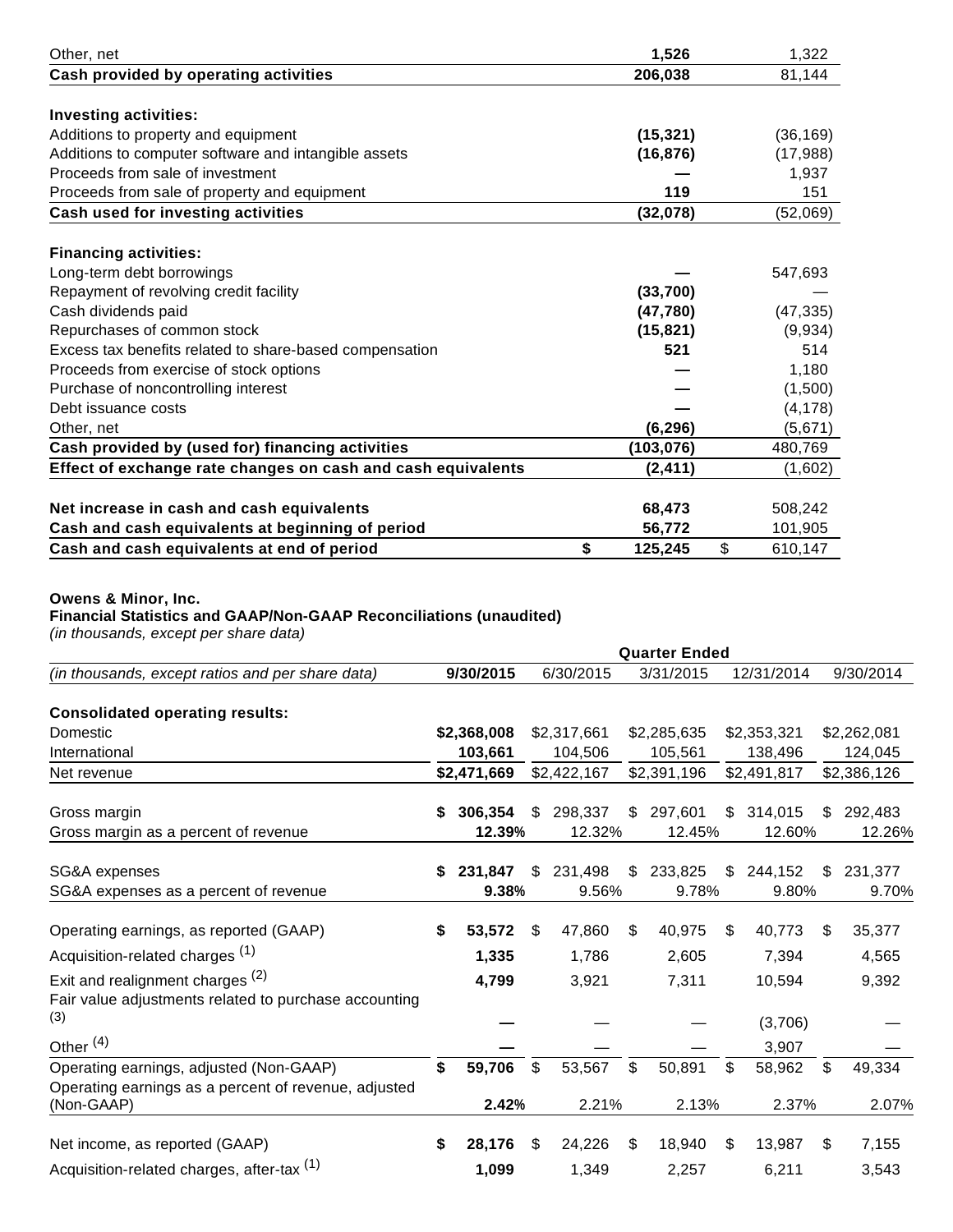| Exit and realignment charges, after-tax $(2)$                             |    | 4,280   |     | 3,520   |     | 6,335   |     | 11,477  |     | 6,754   |
|---------------------------------------------------------------------------|----|---------|-----|---------|-----|---------|-----|---------|-----|---------|
| Fair value adjustments related to purchase accounting,                    |    |         |     |         |     |         |     |         |     |         |
| after-tax $(3)$                                                           |    |         |     |         |     |         |     | (4,703) |     |         |
| Other, after-tax <sup>(4)</sup>                                           |    |         |     |         |     |         |     | 3,907   |     |         |
| Loss on early retirement of debt, after-tax (5)                           |    |         |     |         |     |         |     |         |     | 9,092   |
| Net income, adjusted (Non-GAAP)                                           | \$ | 33,555  | \$  | 29,095  | \$  | 27,532  | \$  | 30,879  | \$  | 26,544  |
| Net income per diluted common share, as reported<br>(GAAP)                | \$ | 0.45    | \$  | 0.39    | \$  | 0.30    | \$  | 0.22    | \$  | 0.11    |
| Acquisition-related charges, after-tax <sup>(1)</sup>                     |    | 0.02    |     | 0.02    |     | 0.03    |     | 0.10    |     | 0.06    |
| Exit and realignment charges, after-tax (2)                               |    | 0.07    |     | 0.05    |     | 0.11    |     | 0.18    |     | 0.11    |
| Fair value adjustments related to purchase accounting,<br>after-tax $(3)$ |    |         |     |         |     |         |     | (0.07)  |     |         |
| Other, after-tax <sup>(4)</sup>                                           |    |         |     |         |     |         |     | 0.06    |     |         |
| Loss on early retirement of debt, after tax (5)                           |    |         |     |         |     |         |     |         |     | 0.14    |
| Net income per diluted common share, adjusted (Non-<br>GAAP)              | S  | 0.54    | \$  | 0.46    | \$  | 0.44    | S   | 0.49    | \$  | 0.42    |
| Financing:                                                                |    |         |     |         |     |         |     |         |     |         |
| Cash and cash equivalents                                                 |    | 125,245 | S.  | 200,969 | \$  | 159,056 | \$  | 56,772  | \$. | 610,147 |
| Total interest-bearing debt                                               |    | 578,512 | \$. | 579,415 | \$. | 579,505 | \$. | 613,809 | \$. | 766,283 |
| <b>Stock information:</b>                                                 |    |         |     |         |     |         |     |         |     |         |
| Cash dividends per common share                                           |    | 0.2525  | \$  | 0.2525  | \$  | 0.2525  | S   | 0.25    | \$  | 0.25    |
| Stock price at quarter-end                                                | \$ | 31.94   | \$  | 34.00   | \$  | 33.84   | \$  | 35.11   | \$  | 32.74   |

#### **Owens & Minor, Inc. Financial Statistics and GAAP/Non-GAAP Reconciliations (unaudited)**

(in thousands, except per share data)

The following items in the current quarter have been excluded in our non-GAAP financial measures:

 $(1)$  Acquisition-related charges in the first three quarters of 2015 consist primarily of costs to continue the integration of Medical Action and ArcRoyal which were acquired in the fourth quarter of 2014 including certain severance and contractual payments to former management and costs to transition information technology and other administrative functions. Charges incurred in 2014 related primarily to costs to perform due diligence and analysis related to the Medical Action and Arc Royal acquisitions, costs to complete the transactions, and costs to begin the integration of the acquired operations (including certain severance and contractual payments to former management) as well as certain costs in Movianto to resolve issues and claims with the former owner.

 $(2)$  Exit and realignment charges in 2015 and 2014 were associated with optimizing our operations and include the consolidation of distribution and logistics centers and closure of offsite warehouses in the United States and Europe, as well as other costs associated with our strategic organizational realignment which include certain professional fees and costs to streamline administrative functions and processes in Europe.

 $(3)$  The fourth quarter of 2014 included a gain of \$6.7 million (pretax) recorded in other operating income, net from a fair value adjustment to contingent consideration related to the Movianto acquisition purchase price, offset by the incremental charge to cost of goods sold of \$3.0 million (pretax) from purchase accounting impacts related to the sale of acquired inventory that was written up to fair value in connection with the 2014 acquisitions.

 $<sup>(4)</sup>$  The fourth quarter of 2014 included a loss in other operating income, net related to an accrual for the settlement</sup> amount of a contract claim in the United Kingdom for \$3.9 million (pretax).

 $(5)$  In 2014, we repaid our 2016 Notes and recorded a net loss on the early retirement of \$14.9 million (pretax), which included the redemption premium offset by the recognition of a gain on previously settled interest rate swaps.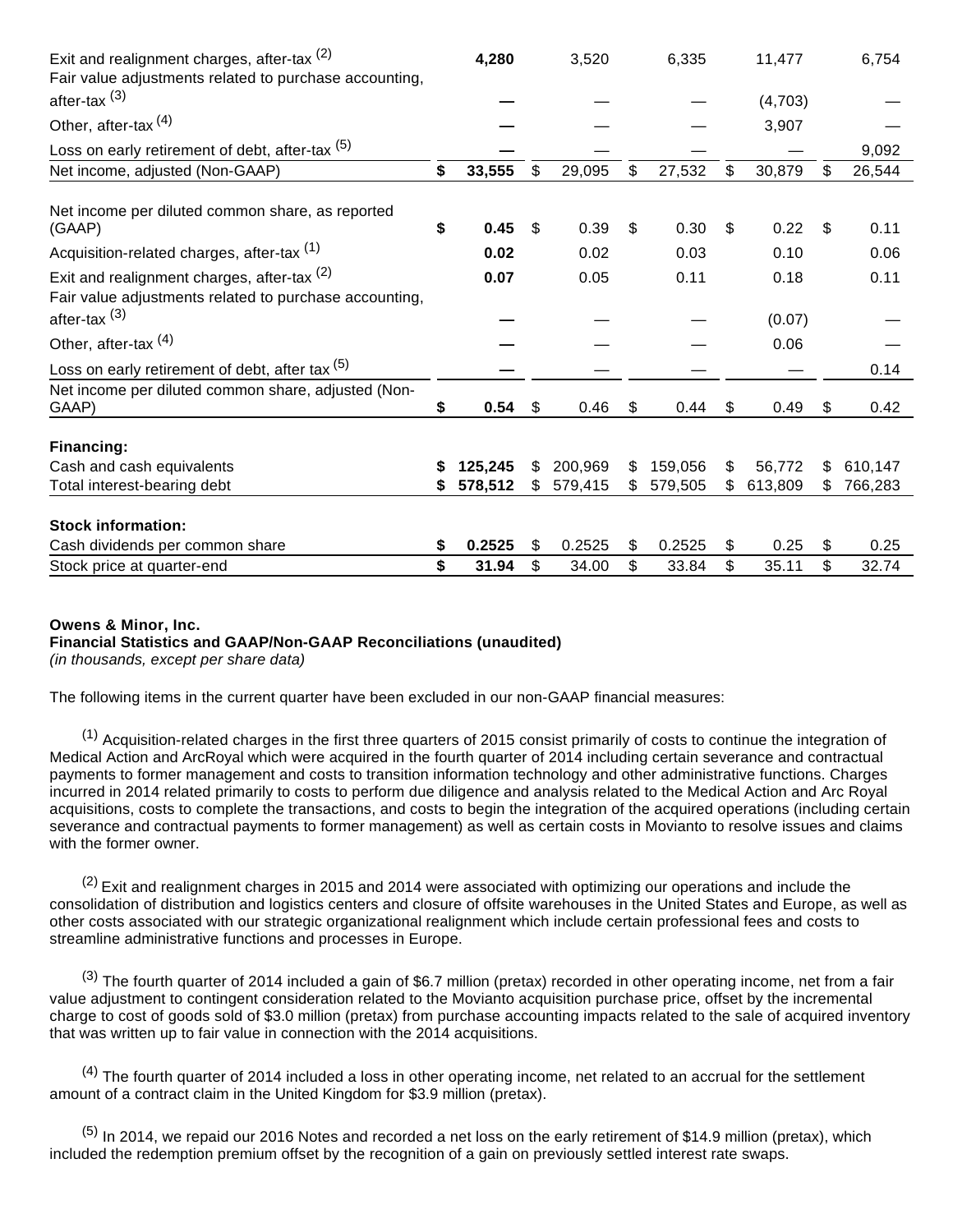These charges have been tax effected in the preceding table by determining the income tax rate depending on the amount of charges incurred in different tax jurisdictions and the deductibility of those charges for income tax purposes.

## **Use of Non-GAAP Measures**

This earnings release contains financial measures that are not calculated in accordance with U.S. generally accepted accounting principles ("GAAP"). In general, the measures exclude items and charges that (i) management does not believe reflect Owens & Minor, Inc.'s (the "Company") core business and relate more to strategic, multi-year corporate activities; or (ii) relate to activities or actions that may have occurred over multiple or in prior periods without predictable trends. Management uses these non-GAAP financial measures internally to evaluate the Company's performance, evaluate the balance sheet, engage in financial and operational planning and determine incentive compensation.

Management provides these non-GAAP financial measures to investors as supplemental metrics to assist readers in assessing the effects of items and events on its financial and operating results and in comparing the Company's performance to that of its competitors. However, the non-GAAP financial measures used by the Company may be calculated differently from, and therefore may not be comparable to, similarly titled measures used by other companies.

The non-GAAP financial measures disclosed by the Company should not be considered a substitute for, or superior to, financial measures calculated in accordance with GAAP, and the financial results calculated in accordance with GAAP and reconciliations to those financial statements set forth above should be carefully evaluated.

#### **Owens & Minor, Inc.**

## **Summary Segment Information (unaudited)**

(in thousands)

|                                                          |    |             | Three Months Ended September 30, |                           |             |              |
|----------------------------------------------------------|----|-------------|----------------------------------|---------------------------|-------------|--------------|
|                                                          |    | 2015        |                                  | 2014                      |             |              |
|                                                          |    |             | $%$ of                           |                           |             | % of         |
|                                                          |    |             | consolidated                     |                           |             | consolidated |
|                                                          |    | Amount      | net revenue                      |                           | Amount      | net revenue  |
| Net revenue:                                             |    |             |                                  |                           |             |              |
| Domestic                                                 |    | \$2,368,008 | 95.81%                           |                           | \$2,262,081 | 94.80%       |
| International                                            |    | 103,661     | 4.19%                            |                           | 124,045     | 5.20%        |
| Consolidated net revenue                                 |    | \$2,471,669 | 100.00%                          |                           | \$2,386,126 | 100.00%      |
|                                                          |    |             |                                  |                           |             |              |
|                                                          |    |             | % of segment                     |                           |             | % of segment |
| <b>Operating earnings (loss):</b>                        |    |             | net revenue                      |                           |             | net revenue  |
| Domestic                                                 | \$ | 58,002      | $2.45\%$ \$                      |                           | 50,797      | 2.25%        |
| International                                            |    | 1,704       | 1.64%                            |                           | (1, 463)    | (1.18)%      |
| Acquisition-related and exit and realignment charges (1) |    | (6, 134)    | N/A                              |                           | (13, 957)   | N/A          |
| Consolidated operating earnings                          | S  | 53,572      | 2.17%                            | $\boldsymbol{\mathsf{S}}$ | 35,377      | 1.48%        |
| <b>Depreciation and amortization:</b>                    |    |             |                                  |                           |             |              |
| Domestic                                                 | \$ | 10,197      |                                  | \$                        | 8,986       |              |
| International                                            |    | 5,250       |                                  |                           | 4,855       |              |
| Consolidated depreciation and amortization               |    | 15,447      |                                  | \$                        | 13,841      |              |
|                                                          |    |             |                                  |                           |             |              |
| Capital expenditures: (2)                                |    |             |                                  |                           |             |              |
| Domestic                                                 | \$ | 2,137       |                                  | \$                        | 11,077      |              |
| International                                            |    | 7,235       |                                  |                           | 4,257       |              |
| Consolidated capital expenditures                        | \$ | 9,372       |                                  | \$                        | 15,334      |              |

**Owens & Minor, Inc. Summary Segment Information (unaudited)** (in thousands)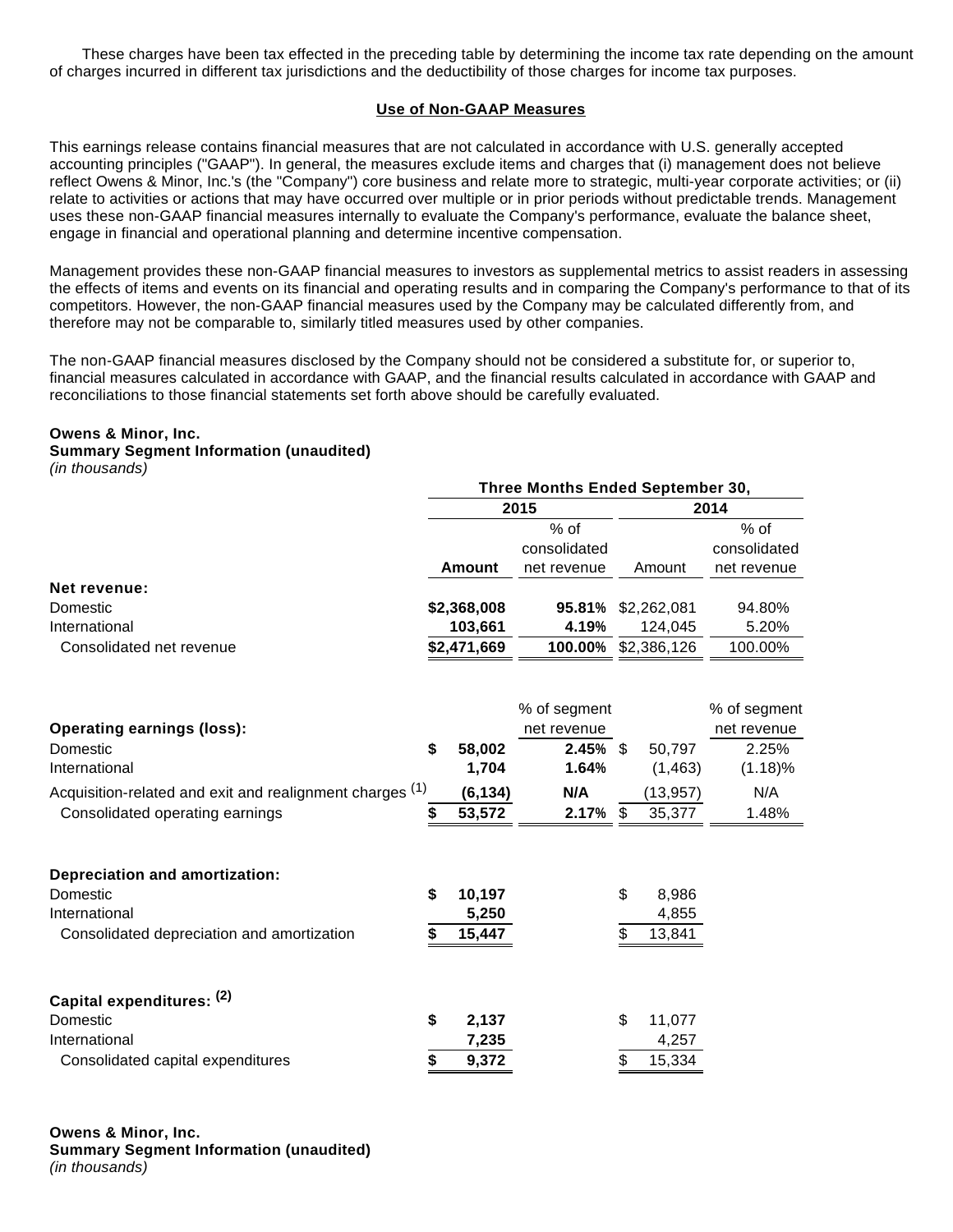|                                                                                                                  | Nine Months Ended September 30, |                            |                             |               |                            |              |  |  |  |  |
|------------------------------------------------------------------------------------------------------------------|---------------------------------|----------------------------|-----------------------------|---------------|----------------------------|--------------|--|--|--|--|
|                                                                                                                  |                                 | 2014                       |                             |               |                            |              |  |  |  |  |
|                                                                                                                  |                                 |                            | $%$ of                      |               |                            | $%$ of       |  |  |  |  |
|                                                                                                                  |                                 |                            | consolidated                |               |                            | consolidated |  |  |  |  |
|                                                                                                                  |                                 | <b>Amount</b>              | net revenue                 |               | Amount                     | net revenue  |  |  |  |  |
| Net revenue:                                                                                                     |                                 |                            |                             |               |                            |              |  |  |  |  |
| Domestic                                                                                                         | \$                              | 6,971,304                  | 95.69%                      | \$            | 6,598,531                  | 94.97%       |  |  |  |  |
| International                                                                                                    |                                 | 313,728                    | 4.31%                       |               | 349,834                    | 5.03%        |  |  |  |  |
| Consolidated net revenue                                                                                         | \$                              | 7,285,032                  | 100.00%                     | \$            | 6,948,365                  | 100.00%      |  |  |  |  |
|                                                                                                                  |                                 |                            |                             |               |                            | % of segment |  |  |  |  |
| <b>Operating earnings (loss):</b>                                                                                |                                 |                            | % of segment<br>net revenue |               |                            | net revenue  |  |  |  |  |
| Domestic                                                                                                         | \$                              | 160,904                    | 2.31%                       | \$            | 151,849                    | 2.30%        |  |  |  |  |
| International                                                                                                    |                                 | 3,261                      | 1.04%                       |               | (8, 273)                   | $(2.36)\%$   |  |  |  |  |
| Acquisition-related and exit and realignment                                                                     |                                 |                            |                             |               |                            |              |  |  |  |  |
|                                                                                                                  |                                 |                            |                             |               |                            |              |  |  |  |  |
| charges $(1)$                                                                                                    |                                 | (21, 757)                  | N/A                         |               | (24, 813)                  | N/A          |  |  |  |  |
| Consolidated operating earnings                                                                                  | \$                              | 142,408                    | 1.95%                       | $\sqrt[6]{2}$ | 118,763                    | 1.71%        |  |  |  |  |
| <b>Depreciation and amortization:</b><br>Domestic<br>International<br>Consolidated depreciation and amortization | \$<br>\$                        | 31,439<br>15,958<br>47,397 |                             | \$<br>\$      | 26,772<br>14,825<br>41,597 |              |  |  |  |  |
| Capital expenditures: (2)                                                                                        |                                 |                            |                             |               |                            |              |  |  |  |  |
| Domestic                                                                                                         | \$                              | 14,172                     |                             | \$            | 40,110                     |              |  |  |  |  |
| International                                                                                                    |                                 | 18,025                     |                             |               | 14,047                     |              |  |  |  |  |
| Consolidated capital expenditures                                                                                | \$                              | 32,197                     |                             | \$            | 54,157                     |              |  |  |  |  |
| <b>Total assets:</b>                                                                                             |                                 | <b>September 30, 2015</b>  |                             |               | December 31, 2014          |              |  |  |  |  |
| Domestic                                                                                                         | \$                              | 2,135,572                  |                             | \$            | 2,139,972                  |              |  |  |  |  |
| International                                                                                                    |                                 | 490,843                    |                             |               | 538,662                    |              |  |  |  |  |
| Segment assets                                                                                                   |                                 | 2,626,415                  |                             |               | 2,678,634                  |              |  |  |  |  |
| Cash and cash equivalents                                                                                        |                                 | 125,245                    |                             |               | 56,772                     |              |  |  |  |  |
| Consolidated total assets                                                                                        | \$                              | 2,751,660                  |                             | \$            | 2,735,406                  |              |  |  |  |  |

(1) The three and nine months ended September 30, 2015 include \$0.3 million and \$4.5 million, respectively, in accelerated amortization related to an information system that has been replaced.

(2) Represents additions to property and equipment and additions to computer software and separately acquired identifiable intangible assets.

#### **Owens & Minor, Inc. Net Income Per Common Share (unaudited)**

(in thousands, except per share data)

|                                                        | <b>Three Months Ended</b><br>September 30, |                    | <b>Nine Months Ended</b><br>September 30, |          |
|--------------------------------------------------------|--------------------------------------------|--------------------|-------------------------------------------|----------|
|                                                        | 2015                                       | 2014               | 2015                                      | 2014     |
| Numerator:                                             |                                            |                    |                                           |          |
| Net income                                             |                                            | $$28,176$ $$7,155$ | \$71,342                                  | \$52.516 |
| Less: income allocated to unvested restricted shares   | (262)                                      | (150)              | (620)                                     | (453)    |
| Net income attributable to common shareholders - basic | 27.914                                     | 7.005              | 70.722                                    | 52,063   |